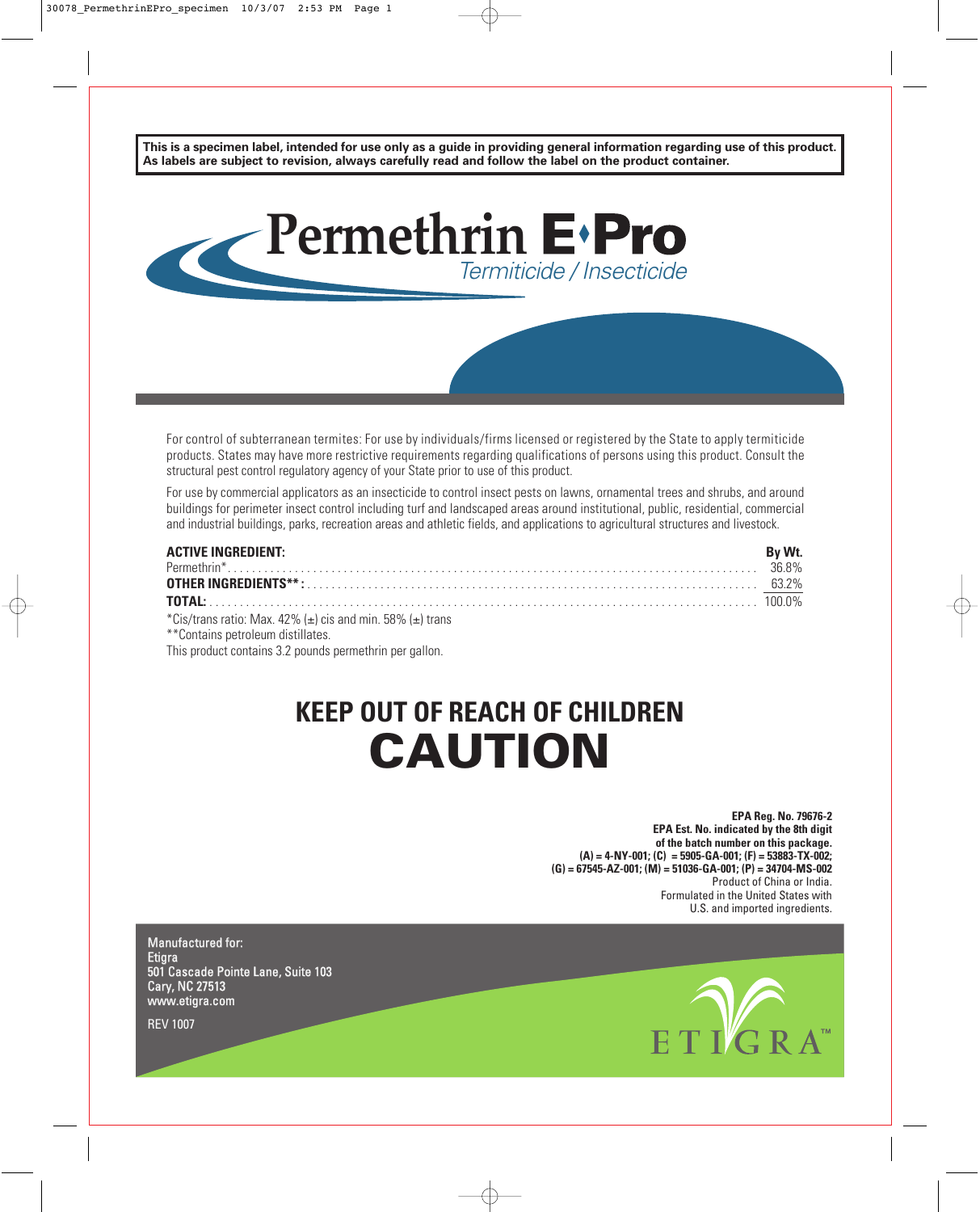|                            | <b>FIRST AID</b>                                                                                                                                                                                                                                         |  |  |  |
|----------------------------|----------------------------------------------------------------------------------------------------------------------------------------------------------------------------------------------------------------------------------------------------------|--|--|--|
| If swallowed:              | Immediately call a poison control center or doctor.<br>Do not induce vomiting unless told to do so by the poison control center or<br>doctor.<br>Do not give <b>any</b> liquid to the person.<br>Do not give anything by mouth to an unconscious person. |  |  |  |
| If on skin or<br>clothing: | • Take off contaminated clothing.<br>Rinse skin immediately with plenty of water for 15-20 minutes.<br>• Call a poison control center or doctor for treatment advice.                                                                                    |  |  |  |
| If in eyes:                | • Hold eye open and rinse slowly and gently with water for 15-20 minutes.<br>• Remove contact lenses, if present, after the first 5 minutes, then continue<br>rinsing eye.<br>• Call a poison control center or doctor for treatment advice.             |  |  |  |
| If inhaled:                | • Move person to fresh air.<br>• If person is not breathing, call 911 or an ambulance, then give artificial respi-<br>ration, preferably by mouth-to-mouth, if possible.<br>• Call a poison control center or doctor for further treatment advice.       |  |  |  |
|                            | <b>HOT LINE NUMBER</b>                                                                                                                                                                                                                                   |  |  |  |
|                            | Have the product container or label with you when calling a poison control center or doctor, or going                                                                                                                                                    |  |  |  |

Have the product container or label with you when calling a poison control center or doctor, or going for treatment. You may also contact 1-800-424-9300 for emergency medical treatment information.

## **NOTE TO PHYSICIAN**

Contains petroleum distillate – vomiting may cause aspiration pneumonia.

#### **PRECAUTIONARY STATEMENTS HAZARDS TO HUMANS AND DOMESTIC ANIMALS CAUTION**

Harmful if swallowed, inhaled, or absorbed through the skin. Causes moderate eye irritation. Avoid breathing vapor or spray mist. Avoid contact with skin, eyes or clothing. Wash thoroughly with soap and water after handling and before eating, drinking, chewing gum or using tobacco. Remove contaminated clothing and wash before reuse.

#### **PERSONAL PROTECTIVE EQUIPMENT (PPE)**

All pesticide handlers (mixers, loaders, and applicators) must wear long-sleeved shirt and long pants, socks, shoes, and chemical-resistant gloves. After the product is diluted in accordance with label directions for use and/or when mixing and loading using a closed spray tank transfer system, or an in-line injector system, shirt, pants, socks, shoes and waterproof gloves are sufficient. In addition, all pesticide handlers must wear a respiratory protection device<sup>†</sup> when working in a non-ventilated space and all<br>pesticide handlers must wear protective eyewear<sup>††</sup> when working in a non-ventilated space or when applying termiticide by rodding or sub-slab injection.

- †† Use one of the following:
- A MSHA/NIOSH approved air purifying respirator with approval number prefixes such as: dust/mist filtering respirator TC-21C or a NIOSH approved respirator with any R, P or HE filter; or respirator with an organic-vapor removing cartridge and a prefilter approved for pesticides with MSHA/NIOSH approval number prefix TC-14G; or a supplied air respirator with MSHA/NIOSH approval number prefix TC-19G or self-contained breathing apparatus (SCBA) with MSHA/NIOSH<br>approval number TC-13F
- the protective eyewear is goggles, a face shield, or safety glasses with front, brow, and temple protection.

## **ENVIRONMENTAL HAZARDS**

This product is highly toxic to bees exposed to direct treatment or residues on crop or weeds. Do not apply this product or allow it to drift to crops or weeds on which bees are actively foraging. Additional information may be obtained from your Cooperative Extension Service.

This product is extremely toxic to fish and aquatic invertebrates. Do not apply directly to water, or to areas where surface water is present or to intertidal areas below the mean high water mark. Do not contaminate water by cleaning of equipment or disposal of equipment washwaters. Do not apply when weather conditions favor drift from treated areas.

For Treatment of Preconstruction Lumber and Logs: Do not discharge effluent containing this product into lakes, streams, ponds, estuaries, oceans or other waters unless in accordance with the requirements of the National Pollutant Discharge Elimination System (NPDES) permit and the permitting authority has been notified in writing prior to discharge. Do not discharge effluent containing this product to sewer systems without previously notifying the local sewage treatment plant authority. For guidance contact your State Water Board or Regional Office of the EPA.

#### **PHYSICAL OR CHEMICAL HAZARDS**

**COMBUSTIBLE:** Do not use or store near heat or open flame.

#### **DIRECTIONS FOR USE**

It is a violation of Federal law to use this product in a manner inconsistent with its labeling.

States may have more restrictive requirements regarding qualifications of persons using this product. Consult your State Pest Control Regulatory Agency prior to use of this product.

# **AGRICULTURAL USE REQUIREMENTS**

Do not apply this product in a way that will contact workers or other persons either directly or through drift. Only protected handlers may be in the area during application. Use this product only in accordance with its labeling and with the Worker Protection Standard, 40 CFR part 170. This Standard contains requirements for the protection of agricultural workers on farms, forests, nurseries, and greenhouses, and handlers of agricultural pesticides. It contains requirements for training, decontamination, notification, and emergency assistance. It also contains specific instructions and exceptions pertaining to the statements on this label about personal protective equipment (PPE), and restricted-entry interval. The requirements in this box only apply to uses of this product that are covered by the Worker Protection Standard.

Do not enter or allow worker entry into treated areas during the restricted-entry interval (REI) of 12 hours.

PPE required for early entry to treated areas that is permitted under the Worker Protection Standard and that involves contact with anything that has been treated, such as plants, soil, or water is:

- Coveralls over long-sleeved shirt and long pants
- Chemical-resistant gloves such as barrier laminate or butyl rubber
- Shoes plus socks

# **NON-AGRICULTURAL USE REQUIREMENTS**

The requirements in this box apply to uses of this product that are NOT within the scope of the Worker Protection Standard for agricultural pesticides (40 CFR Part 170). The WPS applies when this product is used to produce agricultural plants on farms, forests, nurseries or greenhouses.

Do not allow people or pets on treated surfaces until the spray has dried. Do not touch treated surface until dry.

#### **GENERAL INFORMATION**

Use Permethrin E-Pro Termiticide/Insecticide for subterranean termite control and on plants intended for aesthetic purposes or climatic modification and being grown in interior plantscapes, greenhouses, ornamental gardens or parks, or lawns and grounds.

**Note:** When applying to or around vinyl and aluminum siding, treat a small test area in a non-obtrusive area and allow to dry. Some types of vinyl and aluminum siding, particularly if aged or weathered or during periods of high temperature or high humidity may show some staining after application of an emulsifiable concentrate product.

Staining may also occur on certain surfaces such as brick, cinder block, stucco and wood. Immediately remove spray deposits on painted or stained surfaces or finishes by washing with soap and water to prevent discoloration. Do not apply to surface where visible spray residues are objectionable.

# **Attention:**

- Use only in well-ventilated areas. • Do not touch treated surface until dry.
- Do not apply to sources of electricity.
- 
- Do not apply by air.
- Do not allow people or pets on treated surfaces, such as carpets until the spray has dried.
- Do not apply to classrooms when in use.
- Do not apply this product in patient rooms or in any rooms while occupied by the elderly or infirm. • Do not apply when occupants are present in the immediate areas in institutions such as libraries, sport facilities, etc.
- Do not use concentrated or emulsion fogging equipment.
- Do not use in aircraft cabins. For use in cargo areas only.
- Do not treat firewood.
- During indoor surface applications, do not allow dripping or runoff to occur.
- Do not treat areas where food is exposed.
- Thoroughly wash dishes and food handling utensils with soap and water if they become contaminated by application of this product.
- Do not allow spray to contact food, feedstuffs, food contacting surfaces, food utensils or water supplies.
- During any application to overhead areas of structure, cover surfaces below with plastic sheeting or similar material (except where exempt).

#### **Spray Drift Precautions:**

All ground application equipment must be properly maintained and calibrated using appropriate carriers. Do not make ground applications during temperature inversions.

Make ground applications when the wind velocity favors on-target product dispersion (approximately 3 to 10 mph). Do not apply when wind velocity exceeds 15 mph.

Do not apply by ground equipment within 25 feet of lakes, marshes or natural ponds, reservoirs, rivers, permanent streams, estuaries, and commercial fish farm ponds.

#### **CHEMIGATION USE DIRECTIONS**

Apply this product only through the following types of sprinkler irrigation: center pivot, lateral move, end tow, side (wheel) roll, traveler, big gun, solid set, or hand move irrigation systems. Do not apply this product through any other type of irrigation system. Do not connect an irrigation system (including greenhouse systems) used for pesticide application to a public water system.

Crop injury, lack of effectiveness, or illegal residues in the crop can result from non-uniform distribution of treated water. Contact your State Extension Service specialists, equipment manufacturers, or other experts if you have questions about calibration. A person knowledgeable of the chemigation system and responsible for its operation, or under the supervision of the responsible person, shall shut the system down and make necessary adjustments should the need arise.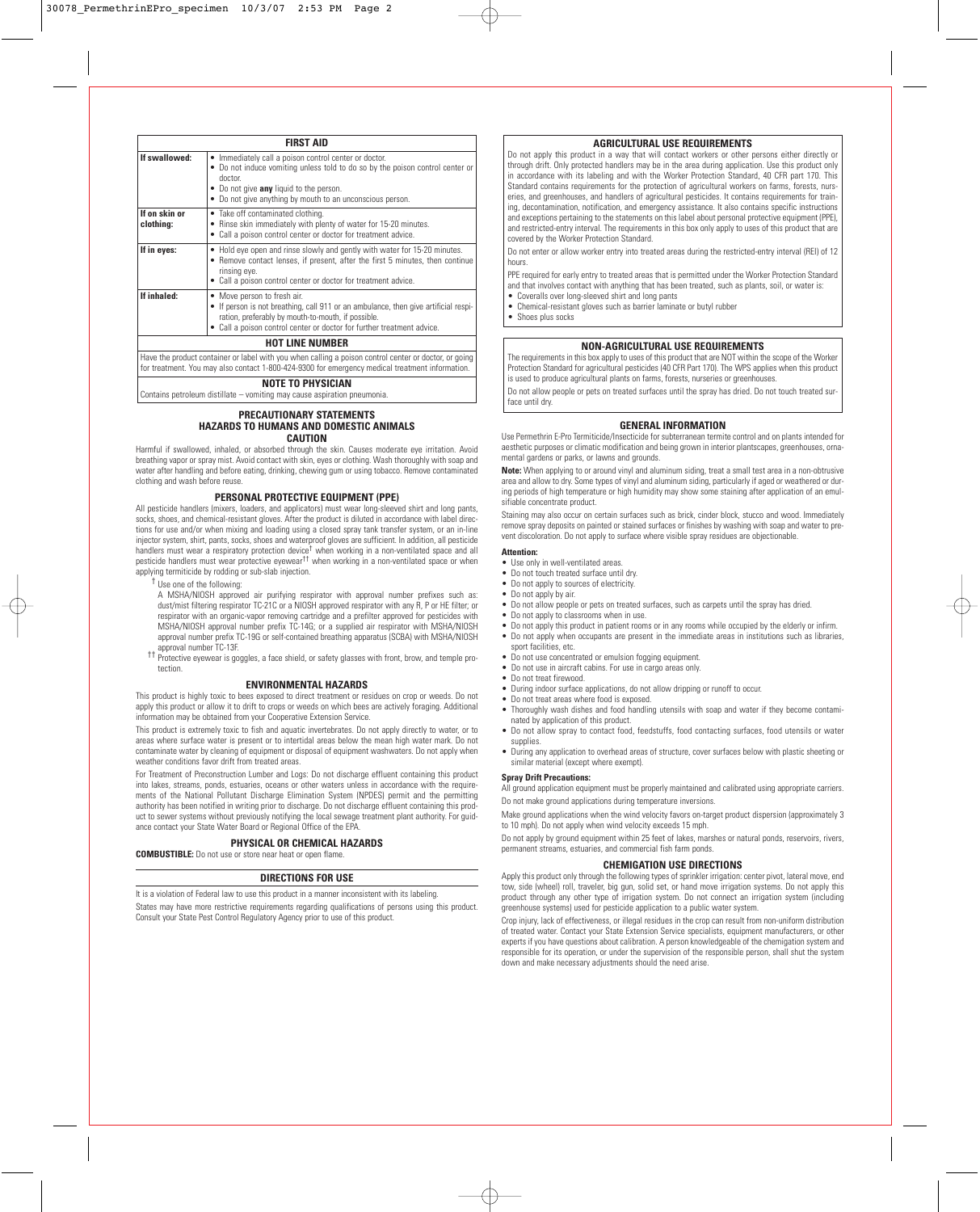The system must contain a functional check valve, vacuum relief valve, and low-pressure drain appropriately located on the irrigation pipeline to prevent water source contamination from backflow. The pesticide injection pipeline must contain a functional, normally closed, solenoid-operated valve located on the intake side of the injection pump and connected to the system interlock to prevent fluid from being withdrawn from the supply tank when the irrigation system is either automatically or manually shut down.

The system must contain functional interlocking controls to automatically shut off the pesticide injection pump when the water pump motor stops. The irrigation line or water pump must include a functional pressure switch, which will stop the water pump motor when the water pressure decreases to the point where pesticide distribution is adversely affected. Systems must use a metering pump, such as a positive displacement injection pump (e.g. diaphragm pump) effectively designed and constructed of materials that are compatible with pesticides and capable of being fitted with a system interlock.

Do not apply when wind speed favors drift beyond the area intended for treatment.

Permethrin E-Pro Termiticide/Insecticide should be applied continuously for the duration of the water application. Dilute Permethrin E-Pro Termiticide/Insecticide in sufficient volume to ensure accurate application over the area to be treated. When using chemigation, a minimum of 0.5 inch per acre of irrigation water is recommended. Agitation generally is not required when a suitable carrier is used.

# **SUBTERRANEAN TERMITE CONTROL**

Permethrin E-Pro Termiticide/Insecticide prevents and controls termite infestations in and around structures and constructions.

The dilute insecticidal emulsion must be adequately dispersed in the soil to establish a barrier between the wood and the termites in the soil. As a good practice:

- 1. Remove all non-essential wood and cellulose containing material from around crawlspaces, foundation walls, and porches.
- 2. Repair faulty plumbing and/or construction grade to eliminate termite access to moisture. Treat soil around untreated structural wood in contact with soil as described below.

To establish an effective insecticidal barrier with this product, the service technician must be familiar with current termite control practices such as: trenching, rodding, sub-slab injections, coarse fan spraying of soil surfaces, crack and crevice (void) injection, excavated soil treatment, and brush or spray applications to infested or susceptible wood. These techniques must be correctly employed to prevent or control infestations by subterranean termites such as: Coptotermes, Heterotermes, Reticulitermes and Zootermopsis. The biology and behavior of the species involved should be considered by the service technician in determining which control practices to use to eliminate or prevent the termite infestation. The choice of appropriate procedures should include consideration of such variable factors as the design of the structure, location of heating, ventilation, and air conditioning (HVAC) systems, water table, soil type, grade conditions, soil compaction, and location and type of domestic water supplies and utilities. When treating adjacent to an existing structure, the applicator must check the area to be treated, and immediately adjacent areas of the structure, for visible and accessible cracks and holes to prevent any leaks or significant exposures to persons occupying the structure. People present or residing in the structure during application must be advised to remove their pets and themselves from the structure if they see any signs of leakage. After application, the applicator is required to check for leaks. All leaks resulting in the deposition of termiticide in locations other than those prescribed on this label must be cleaned up prior to leaving the application site. Do not allow people or pets to contact contaminated areas or to reoccupy contaminated areas of the structure until the clean up is completed.

Consult resources in structural pest control and State Cooperative Extension and regulatory agencies for advice concerning current control practices with relation to specific local conditions.

**Critical Areas:** Critical areas include areas where the foundation is penetrated by utility services, cracks and expansion joints, bath traps and areas where cement constructions have been poured adjacent to the foundation as stairs, patios and slab additions.

**Note:** Crawlspaces are to be considered inside of the structure.

**Important:** Contamination of public and private water supplies must be avoided by following these precautions: Use anti-backflow equipment or procedures to prevent siphonage of insecticides into water supplies. Do not contaminate cisterns or wells. Do not treat soil that is water saturated or frozen or in any conditions where runoff or movement from the treatment area (site) is likely to occur. Consult state and local specifications for recommended distances of wells from treated areas, or if such regulations do not exist, refer to Federal Housing Administration Specifications (H.U.D.) for guidance.

#### **Structures with Wells/Cisterns Inside Foundations**

Structures that contain wells or cisterns within the foundation of a structure can only be treated using the following techniques:

- 1. Do not treat soil while it is beneath or within the foundation or along the exterior perimeter of a structure that contains a well or cistern. The treated backfill method must be used if soil is removed and treated outside/away from the foundation. The treated backfill technique is described as follows:
- (a) Trench and remove soil to be treated onto heavy plastic sheeting or similar material or into a wheelbarrow.
- (b) Treat the soil at the rate of 4 gallons of dilute emulsion per 10 linear feet per foot of depth of the trench, or 1 gallon per 1.0 cubic feet of soil. Refer to the "Mixing Directions" section of this label. Mix thoroughly into the soil taking care to contain the liquid and prevent runoff or spillage. (c) After the treated soil has absorbed the diluted emulsion, replace the soil into the trench.
- 2. Treat infested and/or damaged wood in place using an injection technique such as described in the "Control of Wood Infesting Insects" section of this label.

#### **Structures with Adjacent Wells/Cisterns and/or Other Water Bodies**

Applicators must inspect all structures with nearby water sources such as wells, cisterns, surface ponds, streams, and other bodies of water and evaluate, at a minimum, the treatment recommendations listed below prior to making an application.

- 1. Prior to treatment, if feasible, expose the water pipe(s) coming from the well to the structure, if the pipe(s) enter the structure within 3 feet of grade.
- 2. Prior to treatment, applicators are advised to take precautions to limit the risk of applying the termiticide into subsurface drains that could empty into any bodies of water. These precautions include

evaluating whether application of the termiticide to the top of the footer may result in contamination of the subsurface drain. Factors such as depth to the drain system and soil type and degree of compaction should be taken into account in determining the depth of treatment.

3. When appropriate (i.e., on the water side of the structure), the treated backfill technique (described above) can also be used to minimize offsite movement of termiticide.

Prior to using this technique near wells or cisterns, consult State, local or Federal agencies for information regarding approved treatment practices in your area.

**Application Rate:** For subterranean termites, use a 0.5% emulsion. For other pests on the label, use the specific listed rates.

#### **MIXING DIRECTIONS**

Mix the termiticide use dilution in the following manner: Fill tank 1/4 to 1/3 full. Start pump to begin by-pass agitation and place end of treating tool in tank to allow circulation through hose. Add appropriate amount of Permethrin E-Pro Termiticide/Insecticide. Add remaining amount of water. Let pump run and allow recirculation through the hose for 2 to 3 minutes.

Permethrin E-Pro Termiticide/Insecticide may also be mixed into full tanks of water but requires substantial agitation to ensure uniformity of the emulsion.

To prepare a 0.5% water emulsion, ready to use, dilute 1.25 gallons of Permethrin E-Pro Termiticide/ Insecticide with 94.75 gallons of water.

#### **Mixing:**

Use the chart below to determine the amount of Permethrin E-Pro Termiticide/Insecticide for a given volume of finished emulsion for the desired application rate:

| Permethrin E-Pro Termiticide/Insecticide<br><b>Rate/Volume Conversion Chart</b> |                                                                 |                |                                                       |
|---------------------------------------------------------------------------------|-----------------------------------------------------------------|----------------|-------------------------------------------------------|
| <b>Emulsion</b><br><b>Concentration</b>                                         | Amount of<br><b>Permethrin E-Pro</b><br>Termiticide/Insecticide |                | <b>Desired Gallons of</b><br><b>Finished Emulsion</b> |
| 0.5%                                                                            | 1 2/3 fl. oz.                                                   | 7.9 pts.       | 1                                                     |
|                                                                                 | 6 2/3 fl. oz.                                                   | 31.6 pts.      | 4                                                     |
|                                                                                 | 8 1/3 fl. oz.                                                   | 39.5 pts.      | 5                                                     |
|                                                                                 | 16 2/3 fl. oz.                                                  | 9.9 gals.      | 10                                                    |
|                                                                                 | $0.25$ gal.                                                     | 18.75 gals.    | 19                                                    |
|                                                                                 | $0.50$ gal.                                                     | 37.5 gals.     | 38                                                    |
|                                                                                 | $0.75$ gal.                                                     | 57.25 gals.    | 58                                                    |
|                                                                                 | 1.25 gals.                                                      | 94.75 gals.    | 96                                                    |
|                                                                                 | 2.50 gals.                                                      | 189.5 gals.    | 192                                                   |
| $1.0\%$ *                                                                       | 1 2/3 fl. oz.                                                   | 62 1/3 fl. oz. | 0.5                                                   |
|                                                                                 | 3 1/3 fl. oz.                                                   | 7.8 pts.       | 1                                                     |
|                                                                                 | 6 2/3 fl. oz.                                                   | 15.6 pts.      | $\overline{2}$                                        |
|                                                                                 | 16 2/3 fl. oz.                                                  | $4.9$ gals.    | 5                                                     |
|                                                                                 | 33 1/3 fl. oz.                                                  | 9.7 gals.      | 10                                                    |
|                                                                                 | $0.5$ gal.                                                      |                | 19                                                    |
|                                                                                 | 1 gal.                                                          | 37 gals.       | 38                                                    |
|                                                                                 | $1.5$ gals.                                                     | 56.5 gals.     | 58                                                    |
|                                                                                 | $2.5$ gals.                                                     | 91 gals.       | 96                                                    |
|                                                                                 | 5 gals.                                                         | 187 gals.      | 192                                                   |
| $2.0\%$ *                                                                       | 1 2/3 fl. oz.                                                   | 30 1/3 fl. oz. | 0.25                                                  |
|                                                                                 | 6 2/3 fl. oz.                                                   | 7.6 pts.       | 1                                                     |
|                                                                                 | 33 1/3 fl. oz.                                                  | 4.74 gals.     | 5                                                     |
|                                                                                 | 66 2/3 fl. oz.                                                  | 9.5 gals.      | 10                                                    |
|                                                                                 | 1                                                               | 18 gals.       | 19                                                    |
|                                                                                 | $\overline{2}$                                                  | 36 gals.       | 38                                                    |
|                                                                                 | 3                                                               | 55 gals.       | 58                                                    |
|                                                                                 | 5                                                               | 91 gals.       | 96                                                    |
|                                                                                 | 10                                                              | 182 gals.      | 192                                                   |

\*For termite applications, only use these rates in conjunction with the application volume adjustments as listed in the section below or in the foam or underground service application sections.

Common units of measure:

1 pint =  $16$  fluid ounces (oz.)

1 gallon = 4 quarts =  $8$  pints = 128 fluid ounces (oz.)

**Application Volume:** To provide maximum control and protection against termite infestation, apply the specified volume of the finished water emulsion and active ingredient as set forth in the directions for use section of this label. If soil will not accept the labeled application volume, the volume may be reduced provided there is a corresponding increase in concentration so that the amount of active ingredient applied to the soil remains the same.

**Note:**Large reductions of application volume reduced the ability to obtain a continuous barrier. Variance is allowed when volume and concentration are consistent with label directed rates and a continuous barrier can still be achieved.

## **Pre-and Post-Construction Applications**

**Application Volume Considerations:** Adjustments to application volumes are often needed to ensure thorough and complete coverage in different soil types while keeping the application rate as close as possible to the recommended label use rate. Certain types of soils, such as clay, require lower volumes of water due to their low permeability characteristics. In such cases, reduced volumes of emulsion can be used while still delivering the recommended concentration of termiticide to the soil (see Permethrin E-Pro Termiticide/Insecticide Rate/Volume Conversion Chart on this label).

**Application Volume Adjustments:** Where necessary to reduce the application volume for pre- and post-construction treatments, the volume of a 1.0% emulsion may be reduced by 1/2 the labeled volume or a 2.0% emulsion may be applied at 1/4 the labeled volume (refer to the Volume Adjustment Chart below). Volume adjustments at 2.0% are not recommended for sub-slab injection.

**Note:** When volume is reduced, the hole spacing for sub-slab injection and soil rodding may require similar adjustment to account for lower volume dispersal of the termiticide in the soil.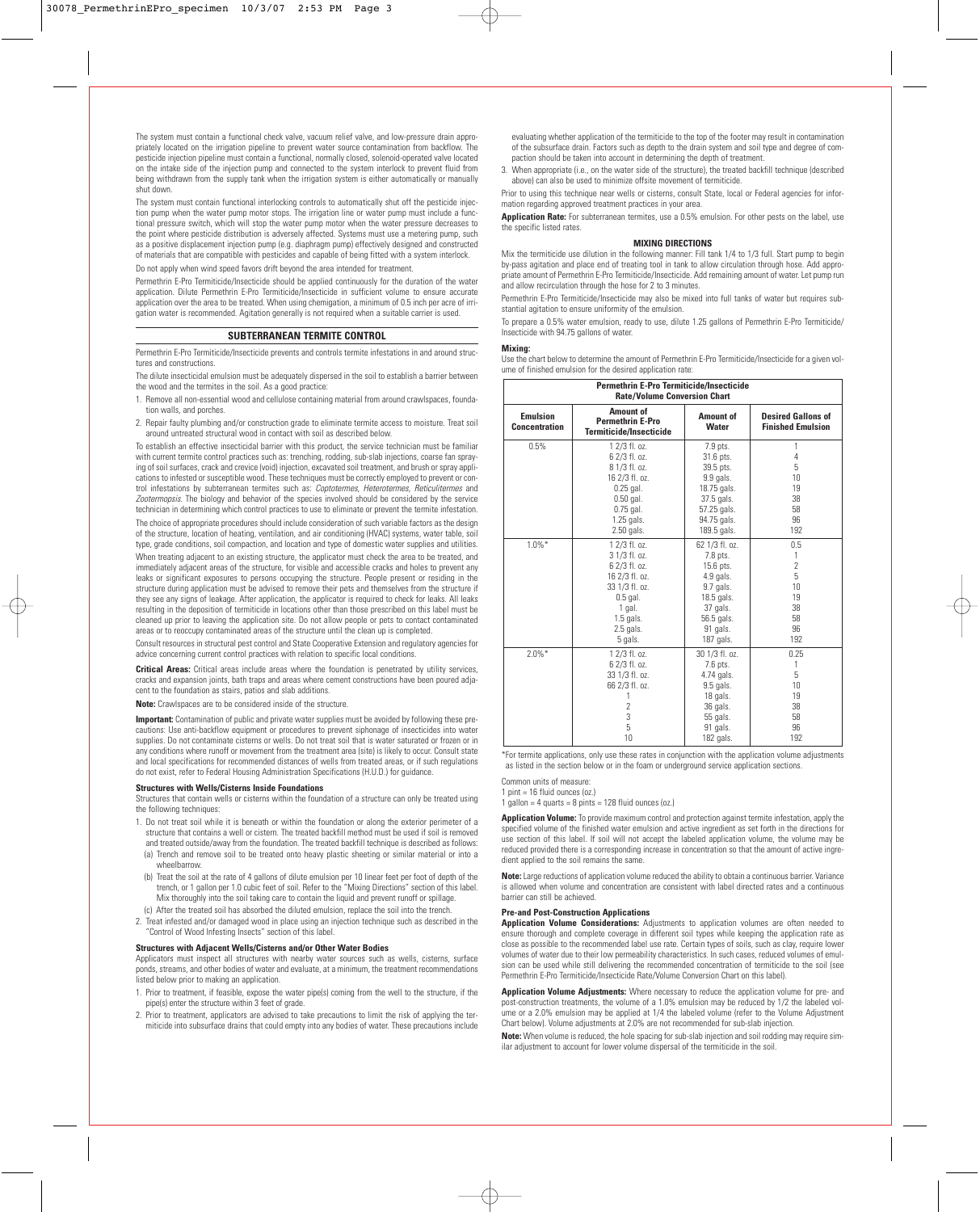| <b>Volume Adjustment Chart</b>                                     |             |             |                   |  |
|--------------------------------------------------------------------|-------------|-------------|-------------------|--|
| Rate (% emulsion)<br>$1.0\%$<br>0.5%<br>$2.0\%$<br>Volume allowed: |             |             |                   |  |
| Horizontal (gallons<br>emulsion/10 $ft2$ )                         | 1.0 gallon  | 0.5 gallon  | $0.25$ gallon*    |  |
| Vertical (gallons<br>emulsion/10 lin. ft.)                         | 4.0 gallons | 2.0 gallons | 1.0 $q$ allon $*$ |  |

\*Not recommended for sub-slab injection.

## **PRE-CONSTRUCTION SUBTERRANEAN TERMITE CONTROL (Do not use as a preventive treatment for new construction in Florida)**

**Pre-Construction Treatment: Do not apply at a lower dosage and/or concentration than specified on this label for applications prior to the installation of the finished grade.**

When treating foundations deeper than 4 feet, apply the termiticide as the backfill is being replaced, or if the construction contractor fails to notify the applicator to permit this, treat the foundation to a minimum depth of 4 feet after the backfill has been installed. The applicator must trench and rod into the trench or trench along the foundation walls and around pillars and other foundation elements, at the rate prescribed from grade to a minimum depth of 4 feet. When the top of the footing is exposed, the applicator must treat the soil adjacent to the footing to a depth not to exceed the bottom of the footing. However, in no case should a structure be treated below the footing.

The establishment of vertical and/or horizontal insecticidal barriers using a 0.5% emulsion of Permethrin E-Pro Termiticide/Insecticide achieves effective pre-construction subterranean termite control. Follow the procedures in the latest edition of the Housing and Urban Development Minimum Property Standards (refer to USDA Home and Garden Bulletin No. 64) to meet termite proofing requirements.

**Horizontal Barriers:** Create a horizontal barrier wherever treated soil will be covered, such as footing trenches, slab floors, carports, and the soil beneath stairs and crawlspaces.

Applications shall be made by a low-pressure spray (less than 50 psi) using a coarse spray nozzle. If slab will not be poured the same day as treatment, cover treated soil with a waterproof barrier such as polyethylene sheeting. This is not necessary if foundation walls have been installed around the treated soil.

For a 0.5% rate, apply 1 gallon of dilution per 10 square feet, or use 1.6 fluid ounces of this product per 10 square feet in sufficient water (no less than 1/2 gallon or more than 2 gallons) to provide thorough and continuous coverage of the area being treated.

If the fill is washed gravel or other coarse material, it is important that a sufficient amount of dilution be used to reach the soil substrate beneath the coarse fill.

**Vertical Barriers:** Vertical barriers must be established in areas such as around the base of foundations, utility entrances, plumbing, back-filled soil against foundation walls and other critical areas.

For a 0.5% rate, apply 4 gallons of dilution per 10 linear feet per foot of depth or 1.6 fluid ounces of Permethrin E-Pro Termiticide/Insecticide per 10 linear feet per foot of depth from grade to top of footing in sufficient water (not less than 2 gallons or more than 8 gallons) to ensure complete coverage.

a. When trenching and rodding into the trench, or trenching, it is important that emulsion reaches the top of the footing. Rod holes must be spaced so as to achieve a continuous termiticide barrier, but in no case be more than 12 inches apart.

- b. Avoid soil washout around the footing.
- c. Trenches need not be wider than 6 inches. Emulsion should be mixed with the soil as it is being replaced in the trench.
- d. For a monolithic slab, an inside vertical barrier may not be required.

Hollow block voids may be treated at a rate of 2 gallons of emulsion per 10 linear feet so that the emulsion will reach the top of the footing.

Prior to each application, applicators must notify the general contractor, construction superintendent, or similar responsible party of the intended termiticide application and intended sites of application and instruct the responsible person to notify construction workers and other individuals to leave the area to be treated during application and until the termiticide is absorbed into the soil.

#### **POST-CONSTRUCTION SUBTERRANEAN TERMITE CONTROL**

Make post-construction soil applications by injections, trenching, and/or rodding into the trench with pressures not to exceed 25 psi at the nozzle. Avoid soil washout around the footing.

Locate and identify wells, radiant heat pipes, water and sewer lines and electrical conduits before applying emulsion. Avoid puncturing and injection into these elements.

**After treatment:** Plug all holes in commonly occupied areas into which Permethrin E-Pro Termiticide/Insecticide has been applied. Plugs must be of a non-cellulose material or covered by an impervious, non-cellulose material.

**Foundations:** For applications made after the final grade is installed, the applicator must trench and rod into the trench or trench along the foundation walls and around pillars and other foundation elements at the rate prescribed from grade to the top of the footing. When the footing is more than four (4) feet below grade, the applicator must trench and rod into the trench or trench along the foundation walls at the rate prescribed to a minimum depth of four feet. The actual depth of treatment will vary depending on the location of termite activity, soil type and degree of compaction. When the top of the footing is exposed, the applicator must treat the soil adjacent to the footing to a depth not to exceed the bottom of the footing. In no case should a structure be treated below the footing.

**Slabs:** Vertical barrier applications may be established by sub-slab injection within the structure and rodding and trenching/or trenching outside at the rate of 4 gallons of emulsion per 10 linear feet per foot of depth. If necessary, adjust the spacing of the drill holes, or volume required (see Volume Adjustment Chart) for adequate dispersal of the emulsion of the slab sub-soil.

**Note:** Sub-slab volume adjustments greater than 1% are not recommended. Special care must be taken to distribute the treatment evenly. Treatment should not extend below the bottom of the footing. Treat along the outside of the foundation and where necessary beneath the slab on the inside of foundation walls. Treatment may also be required beneath the slab along both sides of interior-supported walls, one side of interior partitions and along all cracks and expansion joints. Horizontal barriers may be established where necessary by long-rodding or by grid pattern injection vertically through the slab. Plug all holes in the interior structure after injection.

a. Drill holes in the slab and/or foundation to allow for the application of a continuous insecticidal barrier no more than 12 inches apart.

b. For shallow foundations (1 foot or less), dig a narrow trench approximately 6 inches wide along the outside of the foundation walls. Do not dig below the bottom of the footing. The emulsion should be

applied to the trench and soil at 4 gallons per 10 linear feet per foot of depth as the soil is replaced in the trench.

- c. For foundations deeper than 1 foot, follow rates for basement.
- d. Exposed soil in bath traps may be treated with a 0.5% emulsion.

## **Basements and Crawlspaces**

**Basements:** Where the footing is greater than 1 foot of depth from grade to the bottom of the foundation, application must be made by trenching and rodding into the trench, or injecting at the rate of 4 gallons of emulsion per 10 linear feet per foot of depth. When the footing is more than four feet below grade, the applicator may trench and rod into the trench, or trench along foundation walls at the rate prescribed for four feet of depth. Rod holes must be spaced so as to achieve a continuous termiticide barrier, but in no case be more than 12 inches apart. The actual depth of treatment will vary depending on soil type, degree of compaction, and location of termite activity. However, in no case should a structure be treated below the footing. Sub-slab injection may be necessary along the inside of foundation walls, along cracks and partition walls, around pipes, piers, conduits, and along both sides of interior footing-supported walls.

**Accessible Crawlspaces:** For crawlspaces, apply vertical termiticide barriers at the rate of 4 gallons of emulsion per 10 linear feet per foot of depth from grade to the top of the footing, or if the footing is more than 4 feet below grade, to a minimum depth of 4 feet. Apply by trenching and rodding into the trench, or trenching. Treat both sides of foundation and around all piers and pipes. Where physical obstructions such as concrete walkways adjacent to foundation elements prevent trenching, treatment may be made by rodding alone. When soil type and/or conditions make trenching prohibitive, rodding may be used. When the top of the footing is exposed, the applicator must treat the soil adjacent to the footing to a depth not to exceed the bottom of the footing. Read and follow the mixing and use direction sections of this label if situations are encountered where the soil will not accept the full application volume:

- 1. Rod holes and trenches must not extend below the bottom of the footing.
- 2. Rod holes must be spaced so as to achieve a continuous termiticide barrier but in no case be more than 12 inches apart.
- 3. Trenches must be a minimum of 6 inches deep or to the bottom of the footing, whichever is less, and need not be wider than 6 inches. When trenching in sloping (tiered) soil, the trench must be stepped to ensure adequate distribution and to prevent termiticide from running off. The emulsion must be mixed with the soil as it is replaced in the trench.
- 4. When treating plenums and crawlspaces, turn off the air circulation system of the structure until application has been completed and all termiticide has been absorbed by the soil.

**Inaccessible Crawlspaces:** For inaccessible interior areas, such as areas where there is insufficient clearance between floor joists and ground surfaces to allow operator access, excavate if possible, and treat according to the instructions for accessible crawlspaces. Otherwise, apply one or a combination of the following two methods:

- 1. To establish a horizontal barrier, apply to the soil surface, 1 gallon of emulsion per 10 square feet overall using a nozzle pressure of less than 25 psi and a coarse application nozzle (e.g., Delavan Type RD Raindrop, RD-7 or larger, or Spraying Systems Co. 8010LP TeeJet or comparable nozzle). Use one or more extension rods to make the application to the soil for areas that cannot be reached with the application wand. Do not broadcast or powerspray with higher pressures.
- 2. To establish a horizontal barrier, drill through the foundation wall or through the floor above and treat the soil perimeter at a rate of 1 gallon of emulsion per 10 square feet. Drill spacing must be at intervals not to exceed 16 inches. Many States have smaller intervals; check State regulations that may apply.

Turn off the air circulation systems of the structure until application has been completed and all termiticide has been absorbed by the soil when treating plenums and crawlspaces.

It is highly recommended that prior to treatment, inadequately ventilated crawlspaces be brought into compliance with FHA Minimum Property Standards specifying 1 square foot of ventilator opening per 150 square feet of crawlspace area.

When treating crawlspaces with plenums, turn off all air circulation systems for the structure until application has been completed and all termiticide has been absorbed by the soil.

Wear respiratory protection when treating crawlspaces.

**Masonry or Hollow Block Voids:** Drill and treat voids in multiple masonry elements of the structure extending from the structure to the soil in order to create a continuous treatment barrier in the area to be treated. Apply at the rate of 2 gallons of emulsion per 10 linear feet of footing, using a nozzle pressure of less than 25 psi. When using this treatment, access holes must be drilled below the sill plate and should be as close as possible to the footing as is practical. Care must be exercised not to drill entirely through the masonry or block walls and into the structure. Treatment of voids in block or rubble foundation walls must be closely examined. Applicators must inspect areas of possible runoff as a precaution against application leakage in the treated areas. Some areas may not be treatable or may require mechanical alteration prior to treatment. All leaks resulting in the deposition of termiticide in locations other than those prescribed on this label must be cleaned up prior to leaving the application site. Do not allow people or pets to contact contaminated areas or to reoccupy the contaminated areas of the structure until the cleanup is completed.

In treating voids containing rigid foam insulation, holes must be drilled through the sill plate and through the foam to the base of the footing before the emulsion is applied.

Use low pressure to ensure penetration of the emulsion into the void area between the base of the foam and footer. Slowly remove the spray rod as the emulsion is being delivered, avoiding excess buildup in the foam insulation.

**Note:** When treating behind veneer, do not drill beyond the veneer. If concrete blocks are behind the veneer, both the blocks and the veneer may be drilled and treated at the same time.

**Excavation Technique:** If treatment must be made in difficult situations, such as near wells, cisterns, along fieldstone or rubble walls, along faulty foundation walls, or around pipes and utility lines which lead downward from the structure to a well or pond, application may be made in the following manner:

- 1. Trench and remove soil to be treated onto heavy plastic sheeting or similar material.
- 2. Treat the soil at the rate of 4 gallons of emulsion per 10 linear feet per foot of depth of the trench. Mix the emulsion thoroughly into the soil taking care to prevent liquid from running off the liner.
- 3. After the treated soil has absorbed the liquid emulsion, replace the soil in the trench.

Prior to using this technique near wells or cisterns, consult state, local or federal agencies for information regarding approved treatment practices in your area.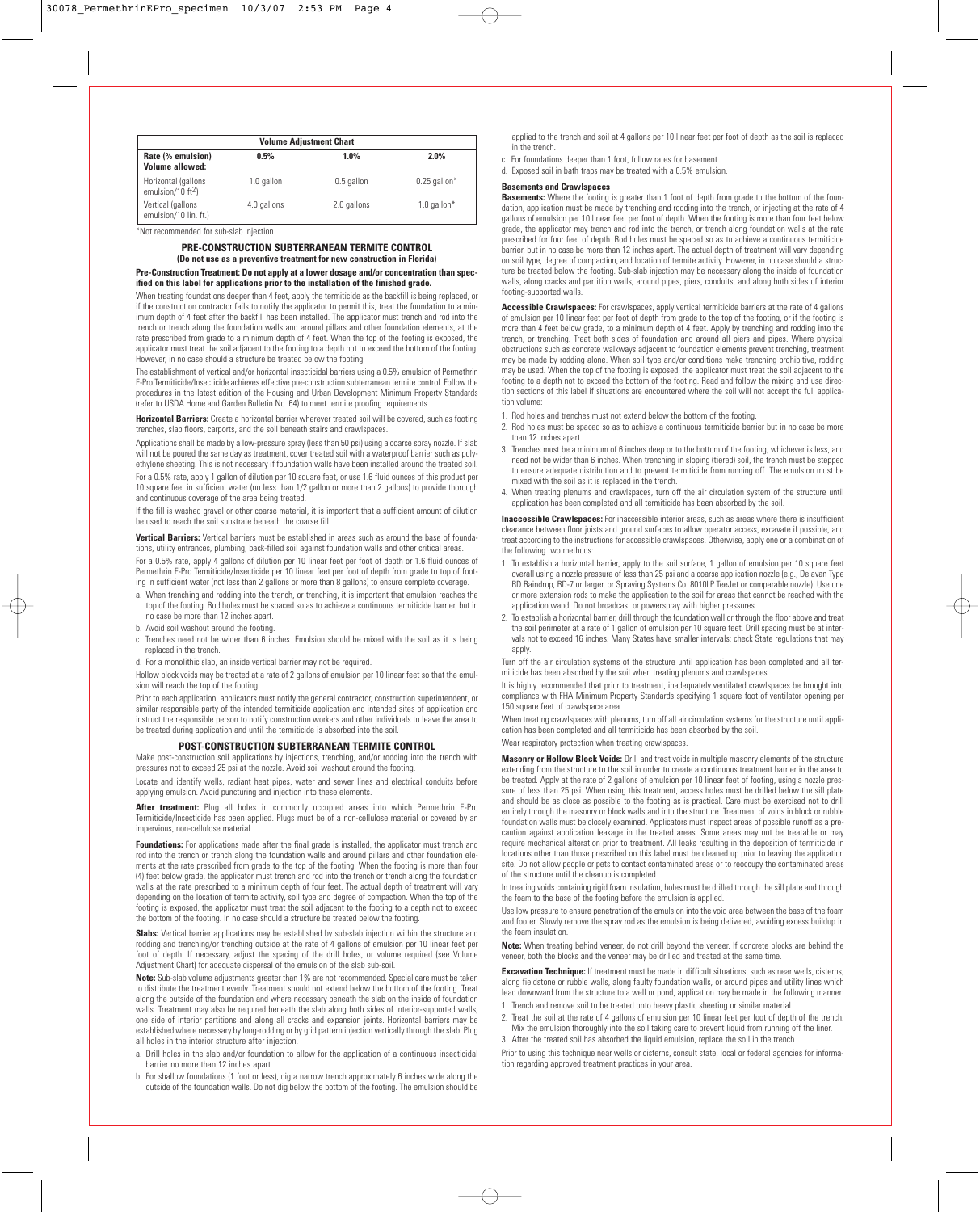## **FOAM APPLICATIONS**

Permethrin E-Pro Termiticide/Insecticide may be converted to a foam, and the foam used to control and prevent termite infestation. When applying the product as either a foam application alone, or in combination with an emulsion treatment, do not exceed the maximum-labeled application rate. Exercise care and safety around electrical utilities. Note location of electrical sources prior to foaming voids to avoid possible shock hazards.

## **Localized Application:**

Foam may be used to treat voids to control or prevent localized infestations of: termites, ants, bees, wasps, or other arthropods harboring in voids. Application may be made to voids such as: behind veneers, piers (concrete or wood), chimneys, into rubble and stone foundations, into block voids or structural voids (i.e. between stud walls), poles, stumps, and wood in crawlspaces using either the foam alone or in combination with liquid emulsion.

Note location of electrical sources prior to foaming voids to avoid possible shock hazard.

#### **Application Under Slabs or to Soil in Crawlspaces to Prevent or Control Termites:**

Application may be made using Permethrin E-Pro Termiticide/Insecticide foam alone or in combination with liquid emulsion applications. The equivalent of at least 4 gallons (6.4 ounces of Permethrin E-Pro Termiticide/Insecticide) of 0.5% emulsion per 10 linear feet (vertical barrier), or at least 1 gallon (1.6 ounces of Permethrin E-Pro Termiticide/Insecticide) of 0.5% emulsion per 10 square feet (horizontal barrier) must be applied either as emulsion, foam, or a combination of both. For a foam only application, apply Permethrin E-Pro Termiticide/Insecticide in sufficient foam concentration and foam volume to deposit 6.4 ounces of concentrate per 10 linear feet or 1.6 ounces of concentrate per 10 square feet. For example, 1 gallon of 2% emulsion generated as foam to cover 10 linear feet is equal to the application of 4 gallons of 0.5% emulsion per 10 linear feet.

Foam and liquid application must be consistent with volume and active ingredient instructions in order to ensure proper application has been made. The volume and amount of active ingredient are essential to an effective treatment. At least 75% of the labeled liquid emulsion volume of product must be applied, with the remaining percent delivered to appropriate areas using foam application. Refer to label and use recommendations of the foam manufacturer and the foaming equipment manufacturer.

Foam applications are generally a good supplement to liquid treatments in difficult areas, but may be used alone in difficult spots.

#### **Sand Barrier Installation and Treatment:**

Termites can build mud tubes over treated surfaces as long as they have access to untreated soil and do not have to move Permethrin E-Pro Termiticide/Insecticide treated soil. Fill in cracks and spaces with builder's or play box sand and treat the sand with Permethrin E-Pro Termiticide/Insecticide. The sand should be treated as soil following the termiticide rate listed on this label.

#### **RETREATMENTS**

Retreatment for subterranean termites can only be performed if there is clear evidence of reinfestation or disruption of the barrier due to construction, excavation, or landscaping and/or evidence of the breakdown of the termiticide in the soil. These vulnerable or reinfested areas may be retreated in accordance with application techniques described in this labeling. The timing and type of retreatments will vary depending on factors such as soil types, soil conditions, termite pressure and other factors that may reduce the effectiveness of the barrier.

**Annual retreatment of the structure is prohibited unless there is clear evidence that reinfestation or barrier disruption has occurred.**

#### **APPLICATION IN CONJUNCTION WITH THE USE OF BAITING SYSTEMS**

As part of the integrated pest management (IPM) program for termite control, Permethrin E-Pro Termiticide/Insecticide may be applied to critical areas of the structure including utility and plumbing entry sites, bath traps, expansion joints, foundation cracks and areas with known or suspected infestations at a rate of 0.5% as a spot treatment or complete barrier treatment. Applications may be made as described in the Post-Construction treatment section of this label.

# **SPECIFIC PEST CONTROL APPLICATIONS**

**Underground Services** such as wires, cables, utility lines, pipes, conduits, etc. Services may be within structures or located outside structures, in rights-of-way or to protect long range (miles) of installation of services.

Soil treatment may be made using 0.5% to 1.0% Permethrin E-Pro Termiticide/Insecticide emulsion to prevent attack by termites and ants.

Apply 2 to 4 gallons of emulsion per 10 linear feet to the bottom of the trench and allow to soak into the soil. Lay services on the treated soil and cover with approximately 2 inches of fill soil. Apply another 2 to 4 gallons per 10 linear feet over the soil surface to complete the treatment barrier. In wide trenches, only treat the soil in the area near the services. It is important to establish a continuous barrier of treated soil surrounding the services.

Use 1 to 2 gallons of 1.0% Permethrin E-Pro Termiticide/Insecticide per 10 linear feet of trench both to the bottom of the trench and over the soil on top of the services for those applications where soil will not accept the above labeled volume.

Finish filling the trench with treated fill soil. The soil where each service protrudes from the ground may be treated by trenching/rodding of no more than 1 to 2 gallons of emulsion into the soil.

#### **Precautions:**

Do not treat electrically active underground services.

#### **Treatment of Wood-In-Place for the Control of Wood Infesting Insects (Localized Areas in Structure)**

For the control of insects such as termites, ants (including carpenter ants), and wood-infesting beetles such as Old House Borer and Powder Post in localized areas of infested wood in and around structures, apply a 0.5% emulsion to voids and galleries in damaged wood and in spaces between wooden members of a structure and between wood and foundations where wood is vulnerable. Fan spray or paint on application may also be used. Plastic sheeting must be placed immediately below overhead areas that are spot treated except for soil surfaces in crawlspaces. Application may be made to inaccessible areas by drilling and then injecting emulsion with a crack and crevice injector into the damaged wood or void spaces. Spot applications may be made to control visible workers and reproductive forms. This type of application is not intended to be a substitute for soil treatment, mechanical alteration or fumigation to control extensive infestation of wood-infesting insects.

To control wood-infesting insects active inside trees, utility poles and/or fence posts, drill to find the interior infested cavity and inject a 0.5% emulsion.

Termite carton nests in trees or building voids may be injected with 0.5% to 1.0% emulsion. Multiple injection points to varying depths may be necessary. It is desirable to physically remove carton nest material from building voids when such nests are found.

**Control of Bees and Wasps Indoors:** To control bees, wasps, hornets, and yellow jackets, apply a 0.5% emulsion. Application should be made in the late evening when insects are at rest. Spray liberally into hiding and breeding places, especially under attic rafters, contacting as many insects as possible. Important: Do not apply emulsion until location of heat pipes, ducts, water and sewer lines and electrical conduits are known and identified. Do not puncture or inject into these structural elements. Do not apply into electrical fixtures, switches, or sockets.

#### **Posts, Poles, and Other Constructions**

Create an insecticidal barrier in the soil surrounding wooden constructions such as signs, fences and landscape ornamentation by applying a 0.5% emulsion.

Previously installed poles and posts may be treated by sub-surface injection or treated by gravity-flow through holes made from the bottom of a trench around the pole or post. Treat on all sides to create a continuous insecticidal barrier around the pole. Use 1 gallon of emulsion per foot of depth for poles and posts less than 6 inches in diameter. For large poles, use 1.5 gallons of emulsion per foot of depth. Apply to a depth of 6 inches below the bottom of the wood. For larger constructions, use 4 gallons of emulsion per 10 linear feet per foot of depth.

#### **RESIDENTIAL PEST CONTROL**

Use Permethrin E-Pro Termiticide/Insecticide for residential pest control in and on buildings and structures and their immediate surroundings and on modes of transport. Permitted areas of use include, but are not limited to apartment buildings, houses, industrial buildings, laboratories, buses, greenhouses, and the non-food/feed areas of stores, vessels, warehouses, railcars, trailers, trucks, aircraft (do not use in aircraft cabins), schools, nursing homes, hospitals, (non-patient areas), restaurants, hotels, and food manufacturing, processing and servicing establishments.

Do not tank-mix this product with dichlorvos (DDVP) containing products. This product can be tank-mixed with Insect Growth Regulators (IGR's) or pyrethrin containing products. When mixing Permethrin E-Pro Termiticide/Insecticide with other products, observe all precautions and limitations of the labels of each product. To prepare the emulsion, dilute Permethrin E-Pro Termiticide/Insecticide with water only. To prepare a 0.5% emulsion, mix 1.6 oz. (50 ml) in 1 gallon of water.

Permethrin E-Pro Termiticide/Insecticide is an emulsifiable concentrate to be diluted with water and used to control pests in and around homes and other structures. The pests controlled are listed in the accompanying tables.

Permethrin E-Pro Termiticide/Insecticide may be used as a broadcast or spot application to carpeting, lawns and soil (crawlspace and perimeter), wood, and as a crack and crevice injection, or paint-on treatment. Crawlspaces are considered inside the structure. Consult the applicable tables in this label for specific use instructions.

#### **Broadcast Treatment of Wood for the Control of Wood-Infesting Insects and Nuisance Pests Outside of Structure**

Apply a 0.5% emulsion with a fan spray using a maximum of 25 psi. Do not allow runoff to occur.

To control wood-infesting insects active inside trees, utility poles and/or fence posts, drill the interior infested cavity and inject a 0.5% emulsion. To control bees, hornets, wasps, and yellow-jackets, apply this product in late evening when insects are at rest. Aim spray at nest openings in ground, bushes and in the cracks and crevices that may harbor nests, saturating nest openings and contacting as many insects as possible.

#### **Pests Under Slabs**

Arthropod infestations, such as ants, inhabiting under slab area may be controlled by drilling and injecting or horizontal rodding and then injecting 1 gallon of a 0.5% to 1.0% emulsion per 10 square feet or 2 gallons per 10 linear feet.

## **Pest Control in Crawlspaces**

Apply a 0.5% broadcast treatment of Permethrin E-Pro Termiticide/Insecticide to all surfaces in crawlspaces to control ants, fleas, roaches, scorpions, or other arthropods. Product may also be applied through under structure insecticidal delivery systems such as piping or flexible tubing mounted under the structure. This treatment is not intended as a substitute for termite control. Treat surface, do not allow run-off to occur. Keep children and pets off the treated surface until product has dried.

#### **Pest Control on Outside Surfaces and Around Buildings**

Apply Permethrin E-Pro Termiticide/Insecticide using a 0.5% emulsion as a residual spray to outside surfaces of buildings including, but not limited to, foundations, exterior siding, window frames, porches, patios, eaves, garages, refuse dumps, lawns adjacent or around private homes, townhouses, condominiums, duplexes, house trailers, apartment complexes, carports, garages, storage sheds, fence lines, barns, and other residential structures, commercial, industrial and institutional buildings, soil, trunks of woody ornamentals and other areas where pests congregate or have been seen.

**Perimeter Treatment:** Apply to band of soil and vegetation 6 to 10 feet wide around and adjacent to the structure. Also, treat the foundation of the structure to a height of 2 to 3 feet. Use a spray volume of 2 to 10 gallons of emulsion per 1000 square feet. Higher volumes of water may be needed if mulch or leaf litter is present or foliage is dense. House siding may be treated if pests such as Gypsy moth adults and caterpillars, boxelder bugs, elm leaf beetles, earwigs or silverfish are present.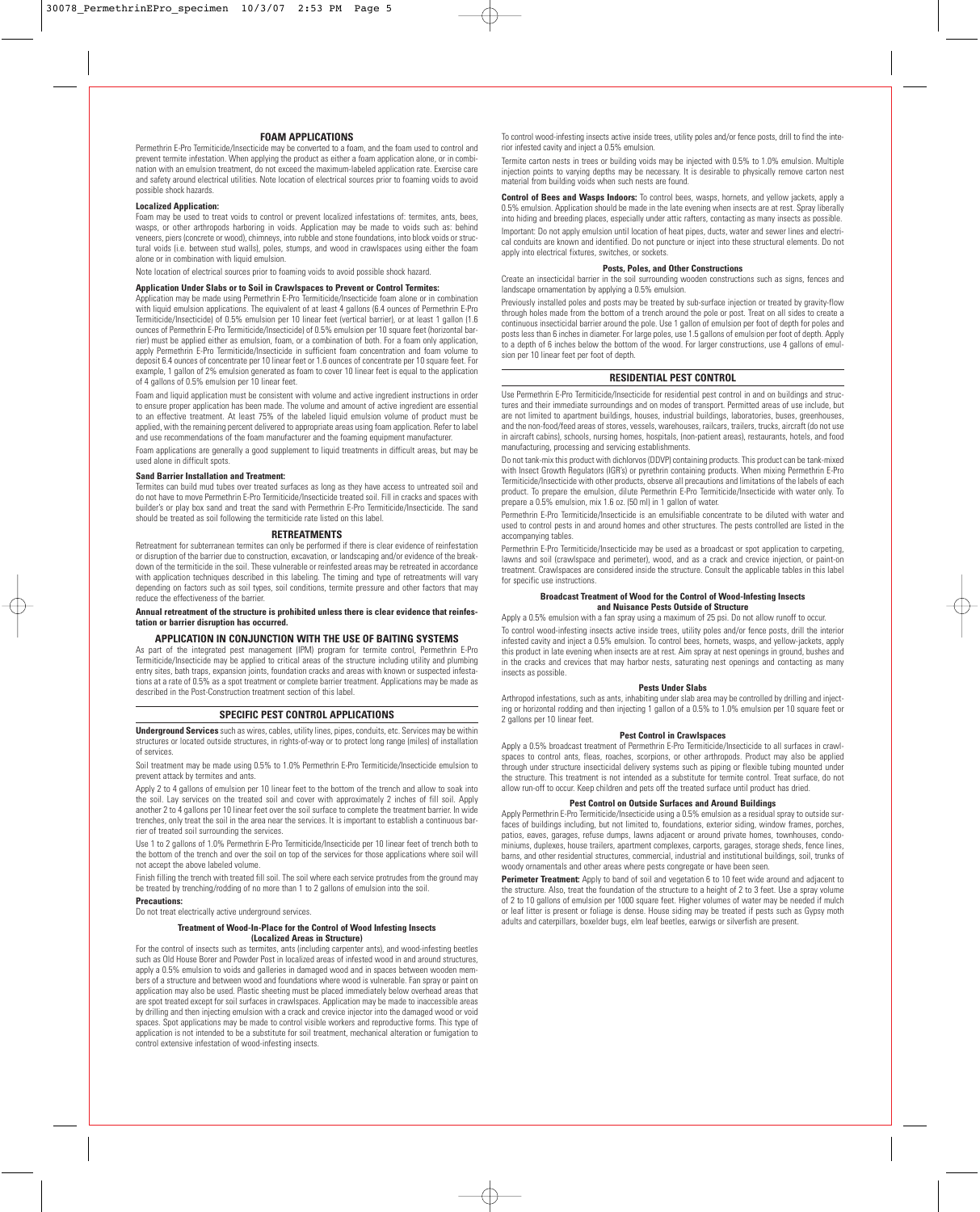| <b>PEST</b>                                                                                                                                                                                    | <b>SPECIFIC APPLICATION INSTRUCTIONS</b>                                                                                                                                                                                                                                                                                                                                                                                                                                                                                                                              |  |  |
|------------------------------------------------------------------------------------------------------------------------------------------------------------------------------------------------|-----------------------------------------------------------------------------------------------------------------------------------------------------------------------------------------------------------------------------------------------------------------------------------------------------------------------------------------------------------------------------------------------------------------------------------------------------------------------------------------------------------------------------------------------------------------------|--|--|
| Ants <sup>4</sup><br>Ant Mounds <sup>1,4</sup><br>Armyworms <sup>4</sup><br>Fire Ants <sup>4</sup><br><b>Bees</b>                                                                              | Apply as a pinstream, as a fine/coarse spray, as a spot treatment or<br>with a paintbrush. Treat where pests are found or entry points of the<br>structure such as window and doorframes and along the foundation.<br>Do not apply to structures with high-pressure sprayers such as air<br>blast spravers.                                                                                                                                                                                                                                                           |  |  |
| Wasps<br><b>Carpenter Bees</b><br>Bark Beetles <sup>3</sup><br>Borers <sup>4</sup><br>Boxelder Bugs <sup>2,4</sup><br>Centipedes<br>Cockroaches <sup>4</sup>                                   | <sup>1</sup> Mound Drench Method: Apply 1-2 gallons of emulsion to each<br>mound area by sprinkling the mound until it is wet and treat a 4 foot<br>diameter circle around the mounds. Use the higher volume for<br>mounds larger than 12". For best results, apply in cool weather, such<br>as in the early morning or late evening hours, but not in the heat of<br>the day.                                                                                                                                                                                        |  |  |
| Asian Cockroaches<br>Crickets <sup>4</sup><br>Mole Crickets <sup>4</sup>                                                                                                                       | <sup>2</sup> Boxelder Bugs, Elm Leaf Beetles, Gypsy Moth Caterpillars: Spray<br>tree trunks, building siding or wherever pests congregate thor-<br>oughly, but do not allow runoff to occur.                                                                                                                                                                                                                                                                                                                                                                          |  |  |
| Earwigs<br>Flm Leaf Beetles <sup>2</sup><br>Firebrats                                                                                                                                          | <sup>3</sup> Borers and Bark Beetles: To prevent infestation of trees and woody<br>ornamentals, spray the bark thoroughly, but do not allow runoff to<br>occur.                                                                                                                                                                                                                                                                                                                                                                                                       |  |  |
| $F$ leas <sup>4</sup><br>Ground Beetles <sup>4</sup><br>Gypsy Moths (adults and<br>caterpillars) <sup>2</sup><br>Millipedes<br>Scorpions<br>Sod Webworms <sup>4</sup><br>Silverfish<br>Sowbuas | <sup>4</sup> Apply Permethrin E-Pro Termiticide/Insecticide at the rate of 0.4 to<br>0.8 fluid ounces per 1000 square feet in a volume of water sufficient<br>for uniform coverage such as 4 to 25 gallons. Use the lower rate to<br>knock down existing pests and the higher rate where faster knock-<br>down or greater residual control is desired. Lawn should not be<br>longer than 3 inches at the time of application. Application in com-<br>bination with compatible surfactants may enhance penetration. Arid<br>climates generally require higher volumes. |  |  |
| Spiders <sup>4</sup><br>Ticks <sup>4,5</sup><br><b>Flies</b><br><b>Carpenter Ants</b>                                                                                                          | <sup>5</sup> Residual treatment for control of Deer tick, western black-legged<br>tick and other ticks (important vectors for Lyme Disease, Rocky<br>Mountain Spotted Fever).                                                                                                                                                                                                                                                                                                                                                                                         |  |  |
| Chinchbugs <sup>4</sup><br>Pill Bugs                                                                                                                                                           |                                                                                                                                                                                                                                                                                                                                                                                                                                                                                                                                                                       |  |  |

# **PEST CONTROL INDOORS**

**Food Handling Establishments:** Places other than private residences in which food is held, processed, prepared or served.

**Food/Feed Areas:** Do not use in food/feed areas of food/feed handling establishments, restaurants or other areas where food/feed is commercially prepared or processed. Do not use in serving areas while food is exposed or facility is in operation. Serving areas are areas where prepared foods are served such as dining rooms, but excluding areas where foods may be prepared or held. In the home, cover all food processing surfaces and utensils during treatment or thoroughly wash before use. Exposed food should be covered or removed. Do not use this product in federally inspected meat and poultry plants.

**Non-Food/Feed Areas:** Includes offices, locker rooms, machine rooms, garbage rooms, lavatories, floor drains (to sewers), entries and vestibules, boiler rooms, garages, mop closets and storage (after canning or bottling). All areas where insects hide or through which insects may enter should be treated.

| <b>PEST</b>                                                                                                                                                                                                                                                                                                                                                                                                                                          | <b>SPECIFIC APPLICATION INSTRUCTIONS</b>                                                                                                                                                                                                                                                                                                                                                                                                                                                                                                                                                                                                                                                                                                                                                                                                                                                                       |
|------------------------------------------------------------------------------------------------------------------------------------------------------------------------------------------------------------------------------------------------------------------------------------------------------------------------------------------------------------------------------------------------------------------------------------------------------|----------------------------------------------------------------------------------------------------------------------------------------------------------------------------------------------------------------------------------------------------------------------------------------------------------------------------------------------------------------------------------------------------------------------------------------------------------------------------------------------------------------------------------------------------------------------------------------------------------------------------------------------------------------------------------------------------------------------------------------------------------------------------------------------------------------------------------------------------------------------------------------------------------------|
| Fleas                                                                                                                                                                                                                                                                                                                                                                                                                                                | Prior to treatment, vacuum carpets and furniture thoroughly and dis-<br>card vacuum cleaner bag in an outdoor trash container. Apply a broad-<br>cast spray evenly at a rate of 1 gallon/per 800 to 1600 square feet to<br>infested areas such as crawlspaces, rugs, carpets, pet beds and other<br>pet resting areas. Avoid wetting or soaking. For crawlspace applica-<br>tions, the applicator must wear a respirator recommended by NIOSH<br>for filtering spray mists and organic vapors. When treating uphol-<br>stered furniture, treat between and under cushions. Pay particular<br>attention to areas that are frequented by pets. Old pet bedding should<br>be replaced with clean, fresh bedding after treatment. To control the<br>source of flea infestations, pets inhabiting the treated premises<br>should be treated with a flea-control product registered for applica-<br>tion to animals. |
| Ants*<br>Carpenter Ants*<br>Fire Ants<br><b>Bat Bugs</b><br><b>Bed Bugs</b><br>Bees<br>Wasps<br><b>Carpenter Bees</b><br>Boxelder Buas<br>Cockroaches<br>Crickets<br>Flies (such as Drain Cluster,<br>House)<br>Earwigs<br>Firebrats<br><b>Ground Beetles</b><br><b>Leaf Beetles</b><br>Millipedes<br>Pantry Pests** such as:<br>(Flour Beetles, Indian Meal)<br>Moths, Larder Beetles)<br>Pillbugs<br>Scorpions<br>Silverfish<br>Sowbugs<br>Spiders | Apply crack and crevice, as a pinstream, as a fine/coarse, low-pres-<br>sure spray (20 psi or less), spot application or with a paintbrush. Treat<br>where pests are found or normally occur, such as crack and crevices<br>in walls, in and around kitchen cabinets and drawers, along base-<br>boards, behind sinks and around plumbing and other utility installa-<br>tions.<br>*Ant infested wood may be drilled and injected with Permethrin E-Pro<br>Termiticide/Insecticide.<br>**Remove all utensils, uncovered foodstuffs (or any having original<br>package opened), shelf paper and other objects before spraying.<br>Allow treated surfaces to dry and cover shelves with clean paper<br>before replacing any utensils, foodstuff or other items. Any foodstuff<br>accidentally contaminated with spray solution should be discarded.                                                              |

| <b>PEST</b>           | <b>SPECIFIC APPLICATION INSTRUCTIONS</b>                                                                                                                                                                                                                                                                                                                                                |  |  |
|-----------------------|-----------------------------------------------------------------------------------------------------------------------------------------------------------------------------------------------------------------------------------------------------------------------------------------------------------------------------------------------------------------------------------------|--|--|
| <b>Carpet Beetles</b> | For the control of carpet beetles, evenly apply the spray to rugs, car-<br>pets, along baseboards and edges of carpeting, under carpeting, rugs<br>and furniture, in closets, on shelving, and wherever else these insects<br>are seen or suspected. Avoid wetting or soaking.                                                                                                          |  |  |
| Brown Dog Ticks       | For the control of Brown Dog Ticks, evenly apply the spray to infested<br>areas, such as pet beds and resting quarters, nearby cracks and<br>crevices, along baseboards, windows and door frames, and areas of<br>floor and floor coverings where these pests may be present. Avoid<br>wetting or soaking. Remove old bedding and replace with clean, fresh<br>bedding after treatment. |  |  |

## **TURF AND ORNAMENTAL USE**

Permethrin E-Pro Termiticide/Insecticide has demonstrated excellent plant safety; however, not all cultivars have been tested. Before treating large numbers of plants of a particular cultivar, treat a few plants and observe prior to full- scale application.

Permethrin E-Pro Termiticide/Insecticide may be used to control insect pests on turf, ornamentals and lawns in landscaped areas around residential, institutional, public, commercial and industrial buildings, parks, recreational areas and athletic fields.

Permethrin E-Pro Termiticide/Insecticide may also be used on plants intended for aesthetic purposes or climatic modification and being grown in interior plantscapes, field and container grown nursery stock, greenhouses, trees and shrubs, ornamental gardens or parks, or lawns and grounds.

#### **General Application Instructions**

Make applications of Permethrin E-Pro Termiticide/Insecticide when insects appear or feeding is noticed. The higher rate should be used as pest populations increase. Permethrin E-Pro Termiticide/ Insecticide may be applied by ground equipment only. Use sufficient water to obtain full coverage. Do not apply more than 2.0 lbs. a.i./acre/year.

**Resistance:** Some insects are known to develop resistance to products used repeatedly for control. Because this development of resistance cannot be predicted, the use of this product should conform to resistance management strategies established for the areas of use. Consult your local or State pest management authorities for details.

If resistance to this product develops in your area, this product or other products with similar mode of action, may not provide adequate control. If poor performance cannot be attributed to improper application or extreme weather conditions, a resistant strain of insect may be present. If you experience difficulty with control and suspect that resistance is a reasonable cause, immediately consult your local company representative or pest management advisor for the best alternative method of control for your area.

| <b>CROP</b>                                                                                                                                                                                                                                                                                                                                                                                            | <b>PEST</b>                                                                                                                                                                                                                                                                                                                                                                                                                                                                                 | <b>RECOMMENDED</b><br><b>RATE</b>                                             | <b>SPECIFIC</b><br><b>INSTRUCTIONS</b>                                                                                                                                                                                                                                                       |
|--------------------------------------------------------------------------------------------------------------------------------------------------------------------------------------------------------------------------------------------------------------------------------------------------------------------------------------------------------------------------------------------------------|---------------------------------------------------------------------------------------------------------------------------------------------------------------------------------------------------------------------------------------------------------------------------------------------------------------------------------------------------------------------------------------------------------------------------------------------------------------------------------------------|-------------------------------------------------------------------------------|----------------------------------------------------------------------------------------------------------------------------------------------------------------------------------------------------------------------------------------------------------------------------------------------|
| Ornamentals in<br>interiorscapes, in<br>residential landscaped<br>areas and landscaped<br>areas around<br>institutional, public,<br>commercial and<br>industrial buildings,<br>parks, recreational<br>areas and athletic<br>fields, greenhouses<br>(including foliage and<br>flowering plants,<br>woody and herbaceous<br>non-edible<br>ornamentals and non-<br>bearing plants of<br>fruiting species) | Ants<br>Aphids<br>Bagworms<br>Beet Armyworm<br><b>Birch Leafminer</b><br>Cabbage Looper<br>Cankerworms<br>Citrus Thrips<br>Fungus Gnat<br>Gypsy Moth<br>Caterpillars<br>Heliothis spp.<br>Japanese Beetles<br>Lace Bug<br>Leaf Feeding<br>Caterpillars<br><b>Leafminers</b><br>Leafhoppers<br>Leaf Rollers<br>Lygus Bugs<br>Mealvbugs<br>Pine Sawflies<br>Plant Bugs<br>Root Weevils (Adult)<br><b>Tent Caterpillars</b><br>Webworms<br>Whiteflies<br><b>7immerman Pine</b><br><b>Moths</b> | 4 to 8 fl. oz.<br>per 100 gals.<br>0r<br>Broadcast 4 to 8 fl. oz.<br>per acre | Apply sufficient volume<br>of water to adequately<br>cover foliage.<br>Use higher label rate<br>for moderate to high<br>infestations.<br>Direct application to<br>blooms may cause<br>browning of petals.<br>Marginal leaf burn may<br>occur on Salvia.<br>Dieffenbachia and Pteris<br>Fern. |

## **Recommended Application Rates**

(continued on next page)

(continued in next column)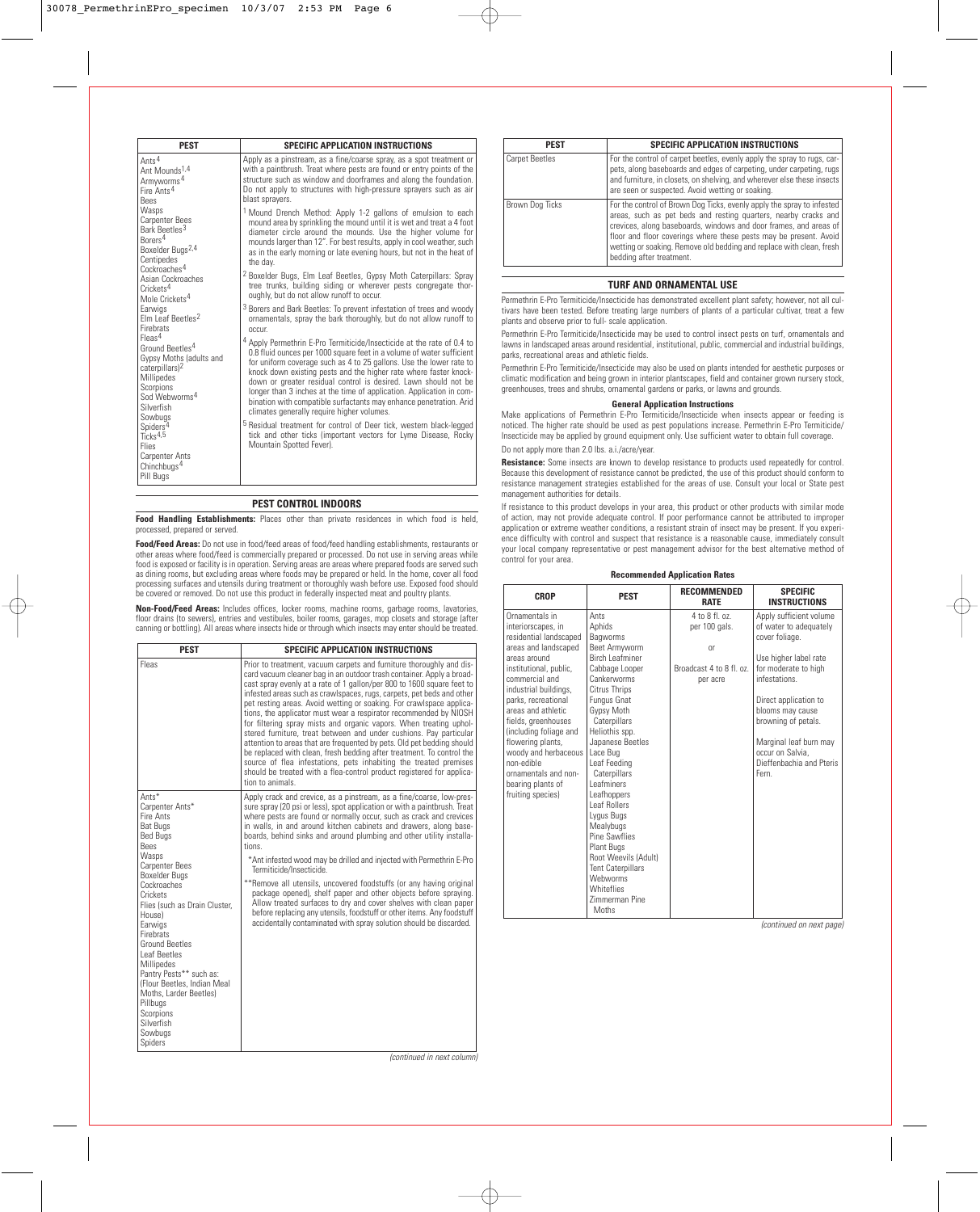## **Recommended Application Rates** (continued)

| <b>CROP</b>                                                                                                                                              | <b>PEST</b>                                                                                                                                                                                                                                        | <b>RECOMMENDED</b><br><b>RATE</b>                                                    | <b>SPECIFIC</b><br><b>INSTRUCTIONS</b>                                                                                                                                                                    |  |
|----------------------------------------------------------------------------------------------------------------------------------------------------------|----------------------------------------------------------------------------------------------------------------------------------------------------------------------------------------------------------------------------------------------------|--------------------------------------------------------------------------------------|-----------------------------------------------------------------------------------------------------------------------------------------------------------------------------------------------------------|--|
| <b>Ornamental Trees</b>                                                                                                                                  | Clearwig Moth Borers<br>Ash Borer<br>Banded Ash Clearwig<br>Dogwood Borer<br>Lesser Peachtree Borer<br>Lilac Borer<br>Oak Borer<br>Peachtree Borer<br><b>Rhododendron Borer</b>                                                                    | 1 to 2 quarts<br>per 100 gals.                                                       | Apply to the lower<br>branches and trunk<br>directly prior to adult<br>emergence. Emergence<br>varies according to host<br>tree, environmental<br>conditions and<br>geography of the<br>country. Complete |  |
|                                                                                                                                                          | <b>Bark Beetles</b><br>Dendroctonus spp.<br>lps spp.<br>Flm Bark Beetles<br>Mountain Pine Beetle<br>Pine Engravers<br><b>Turpentine Beetles</b><br>Western Pine Beetle<br>Coleopteran Borers<br>Bronze Borer<br><b>Flathead Appletree</b><br>Borer | 2 to 5 quarts<br>per 100 gals.                                                       | heavy, uniform coverage<br>of bark on scaffold<br>limbs to the ground<br>level of the trunk is<br>recommended for best<br>control.                                                                        |  |
|                                                                                                                                                          | For maximum residual control of the above<br>listed pests $-$ Use 2 to 5 quarts per 100 gals.                                                                                                                                                      |                                                                                      |                                                                                                                                                                                                           |  |
| Conifers                                                                                                                                                 | Nantucket Pine Tip<br>Moth<br>Coneworms*                                                                                                                                                                                                           | 4 to 8 fl. oz.<br>per 100 gals.<br><b>or</b><br>Broadcast 4 to 8 fl. oz.<br>per acre | Begin application when<br>adults appear. Repeat<br>applications may be<br>made on 5-7 day<br>intervals as needed.                                                                                         |  |
| Lawns around<br>residential.<br>institutional, public,<br>commercial and<br>industrial buildings,<br>parks, recreational<br>areas and athletic<br>fields | Chinchbugs<br>Pillbugs<br>Sod Webworm (See<br>also list of pests under<br>"Pest Control on<br>Outside Surfaces and<br>Around Buildings")                                                                                                           | $0.4$ to $0.8$ fl. oz.<br>per 1000 sq. ft.                                           | Apply using sufficient<br>water to provide<br>adequate coverage.                                                                                                                                          |  |

\*To control Coneworm – apply Permethrin E-Pro Termiticide/Insecticide at the following rates:

- For high volume sprayers: Use 8 ounces in 100 gallons of water. Apply 5 to 10 gallons of finished spray per tree.
- For low volume sprayers: Use 42 ounces in 100 gallons of water. Apply 100 gallons per acre.<br>— To control Webbing Coneworm: Make 1<sup>st</sup> application within 1 week of female flower closure or
- peak pollen flight.
- $-$  To control other Coneworms: Make 1<sup>st</sup> application within 30 days following flower closure.

## **APPLICATIONS TO AGRICULTURAL STRUCTURES For Agricultural use only**

## **General Application Instructions**

Permethrin E-Pro Termiticide/Insecticide can be used for residual pest control in and on buildings and structures used for agricultural purposes and their immediate surroundings.

Permethrin E-Pro Termiticide/Insecticide is an emulsifiable concentrate to be diluted with water and applied as an emulsion to control pests in and around agricultural structures. Pests controlled are listed in the accompanying tables.

# **Agricultural Structures**

Spray directly or apply by spot treatment to walls and ceiling as a residual surface treatment only. Do not treat manure or litter. Avoid contamination of feed and water.

| <b>FOR</b><br><b>APPLICATION IN</b>                                                                         | TARGET<br><b>INSECTS</b>                                                                                                                                                                        | <b>METHOD OF</b><br><b>APPLICATION</b> | <b>DILUTE</b>                                               | <b>APPLICATION RATE</b>                     |
|-------------------------------------------------------------------------------------------------------------|-------------------------------------------------------------------------------------------------------------------------------------------------------------------------------------------------|----------------------------------------|-------------------------------------------------------------|---------------------------------------------|
| Dairies<br><b>Barns</b><br>Feedlots<br><b>Stables</b><br>Poultry Houses<br>Swine and<br>Livestock<br>Houses | Lesser<br>mealworms<br>Darkling beetles<br>House flies<br>Stable flies and<br>other manure<br>breeding flies.<br>Also aids in the<br>reduction of<br>cockroaches.<br>mosquitoes and<br>spiders. | Sprayer                                | 4 ounces to<br>12.5 gallons<br>of water                     | 1 gallon per 750 square<br>feet of surface. |
|                                                                                                             |                                                                                                                                                                                                 | Fog or Mist                            | $1.5 \text{ to } 2.0$<br>ounces per<br>1 gallon of<br>water | 2 ounces per 1000 cubic<br>feet of surface. |

# **AS A LIVESTOCK SPRAY**

| <b>ANIMALS</b>                                                                     | <b>INSECT</b>                                                                                         | <b>DILUTE &amp; USE</b>                                                      | <b>APPLICATION RATE</b>                                                                                                  |
|------------------------------------------------------------------------------------|-------------------------------------------------------------------------------------------------------|------------------------------------------------------------------------------|--------------------------------------------------------------------------------------------------------------------------|
| Lactating and<br>Non-Lactating<br>Dairy Cattle and Goats,<br>Beef Cattle and Sheep | Horn Flies Only                                                                                       | 4 fl. ounces to<br>50 gallons water<br>(treats 200 head)<br>0.025% active    | 1 quart of coarse spray<br>per animal.                                                                                   |
|                                                                                    |                                                                                                       | ingredient (a.i.)                                                            |                                                                                                                          |
|                                                                                    |                                                                                                       | High-pressure spray                                                          |                                                                                                                          |
|                                                                                    | Horn flies<br>Pace flies<br>Stable flies<br>House flies<br>Horse flies                                | 4 fl. ounces to<br>25 gallons water<br>(treats 50-100 head)<br>$0.05%$ a.i.  | 1-2 quarts of coarse<br>spray per animal over<br>whole body surface.                                                     |
|                                                                                    | Deer flies                                                                                            |                                                                              | For mange, scabies,                                                                                                      |
|                                                                                    | <b>Black flies</b><br>Eye gnats<br>Mange mites<br>Scabies mites<br><b>Ticks</b><br>Lice<br>Sheep keds | High-pressure spray                                                          | ticks and lice,<br>thoroughly wet animal.<br>Repeat application<br>10-14 days for mites<br>and lice.                     |
|                                                                                    | Horn flies<br>Face flies<br>Stable flies<br>Far ticks<br>l ice                                        | 4 fl. ounces to<br>2-1/2 gallons water<br>(treats 64-80 head)<br>$0.5%$ a.i. | For fly and lice control,<br>thoroughly spray<br>mid-line from face<br>to tailhead, but do not<br>allow runoff to occur. |
|                                                                                    |                                                                                                       |                                                                              | For ear tick control spray                                                                                               |
|                                                                                    |                                                                                                       | Low-pressure spray<br>(hand pump sprayer)                                    | directly into each ear<br>(1/2 fl. oz. each).                                                                            |
|                                                                                    | Horn flies<br>Face flies<br>Stable flies                                                              | 4 fl. ounces to<br>10 gallons diesel oil<br>or suitable mineral oil.         | Keep rubbing device<br>charged. Results improve<br>by daily forced use.                                                  |
|                                                                                    |                                                                                                       | 0.125% a.i.                                                                  |                                                                                                                          |
|                                                                                    |                                                                                                       | Back rubber, self oiler                                                      |                                                                                                                          |
| Poultry                                                                            | Northern fowl mites<br>Lice                                                                           | 1-4 fl. ounces to<br>3-3/4 gallons water<br>(treats 375 head)                | 1 gallon of coarse spray<br>per 100 birds paying<br>particular attention to<br>vent area.                                |
|                                                                                    |                                                                                                       | $0.08 - 0.33%$ a.i.                                                          |                                                                                                                          |
|                                                                                    |                                                                                                       | High-pressure spray                                                          |                                                                                                                          |
| Swine (Allow 5 days<br>between last treat-<br>ment and slaughter)                  | Lice and Mange                                                                                        | 4 fl. ounces to<br>25 gallons water<br>(treats 50-100 head)                  | Thoroughly wet or dip<br>animals including ears.<br>For mange, spray pen                                                 |
|                                                                                    |                                                                                                       | $0.05%$ a.i.                                                                 | floors, sides and<br>bedding. Repeat at 14<br>days.                                                                      |
|                                                                                    |                                                                                                       | Sprayer or dip                                                               |                                                                                                                          |
| Horses                                                                             | Horn flies<br>Face flies<br>Stable flies                                                              | 1/4 fl. ounce to<br>1 pint water                                             | 1-2 fl. ounces spray per<br>animal.                                                                                      |
|                                                                                    | House flies                                                                                           | $0.6257\%$ a.i.                                                              | Spot treat back, face,                                                                                                   |
|                                                                                    | Horse flies<br><b>Black flies</b>                                                                     | Low-pressure spray                                                           | legs, tail and ears.                                                                                                     |
|                                                                                    | Eye gnats<br>Mange mites<br>Scabies mites                                                             | 1/4 fl. ounce to<br>1-1/4 gallons water                                      | Thoroughly wet animal<br>skin with sponge or rag.<br>Let drip-drv.                                                       |
|                                                                                    | Ticks<br>Lice                                                                                         | $0.0626\%$ a.i.                                                              |                                                                                                                          |
|                                                                                    | Fleas                                                                                                 | Dip wash                                                                     |                                                                                                                          |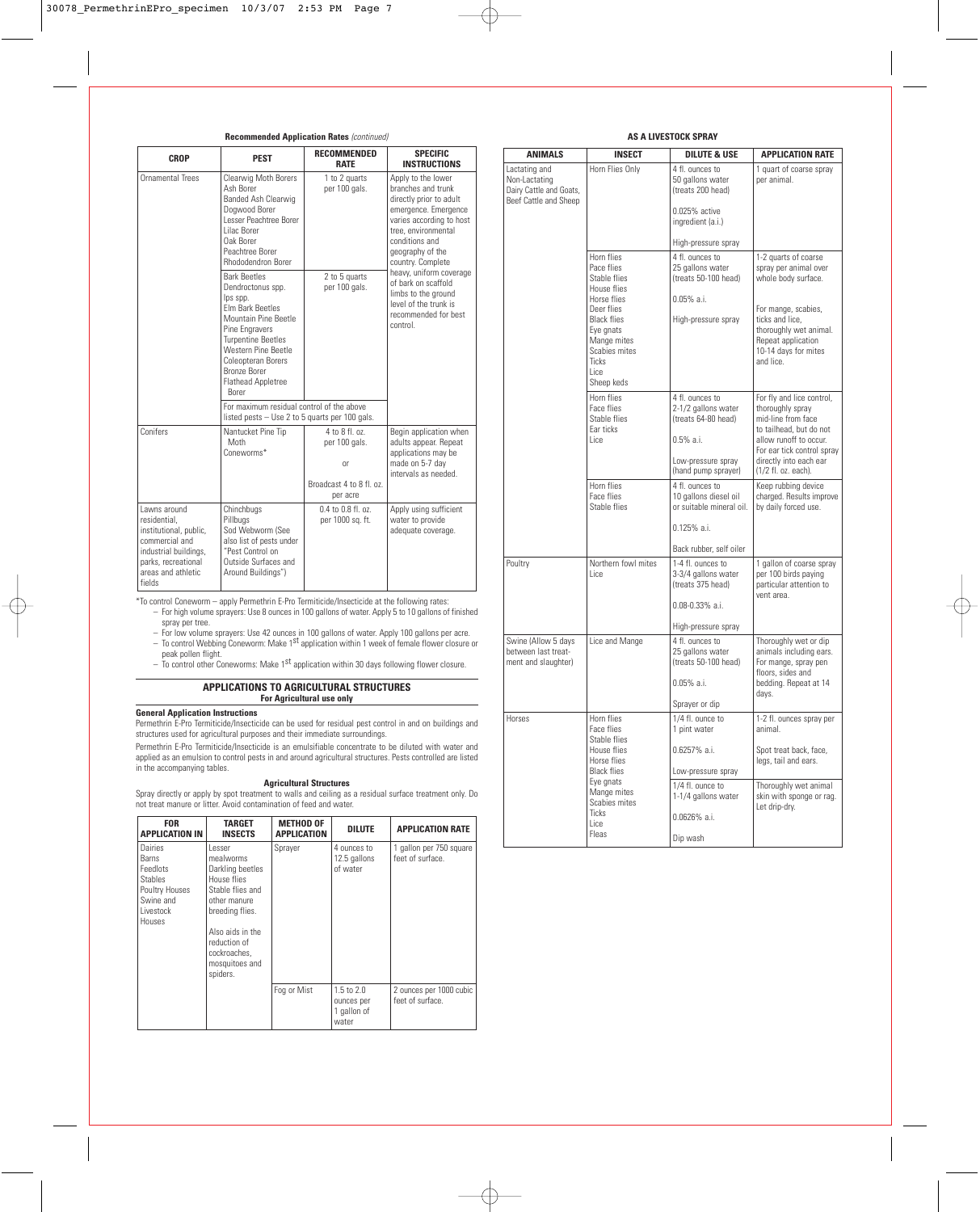## **COMPANION ANIMALS (DOGS ONLY)**

## **USE PRECAUTIONS:**

- Do not use on dogs under twelve (12) weeks old.
- Consult a veterinarian before using this product on medicated, debilitated, aged, pregnant or nursing animals.
- Sensitivities may occur after using any pesticide product on pets. If signs of sensitivity occur, bathe your pet with mild soap and rinse with large amounts of water. If signs continue, consult a veterinarian immediately.
- Avoid contact with face, eyes, and genitalia. Repeat applications every 2 weeks, if necessary.

| <b>ANIMALS</b>                        | <b>PEST</b>                                                       | DILUTE & USE<br><b>APPLICATION RATE</b>                                                                                             | <b>APPLICATION RATE</b><br><b>INSTRUCTIONS</b>                                                                 |
|---------------------------------------|-------------------------------------------------------------------|-------------------------------------------------------------------------------------------------------------------------------------|----------------------------------------------------------------------------------------------------------------|
| Dogs<br>(Note: Do NOT use<br>on cats) | Fleas<br><b>Ticks</b>                                             | $1/4$ fl. oz.<br>to 1 pt. water<br>$(0.6257\% a.i.)$<br>Low pressure spray                                                          | Apply 1-2 fl. oz. per<br>animal as a low-<br>pressure spray. Spot<br>treat back, face, legs,<br>tail and ears. |
|                                       |                                                                   | $1/4$ fl. oz.<br>to 1-1/4 gallons water<br>$(0.0626\% a.i.)$<br>Dip wash                                                            | Dip wash the animal,<br>thoroughly wetting<br>animal to the skin with<br>a sponge or rag. Let drip<br>dry.     |
|                                       | $4$ fl. $0$ z.<br>to 20 gallons water<br>$(0.0625\% a.i.)$<br>Dip | Dip the animal in the<br>solution making sure all<br>areas are soaked to<br>skin. Let drip dry on<br>animal. (Do not rinse<br>off). |                                                                                                                |

**Note:** Applications may be repeated every two weeks as necessary.

## **APPLICATIONS FOR FRUIT AND NUT TREES AROUND RESIDENTIAL SITES ONLY**

## **IMPORTANT: Permethrin E-Pro Termiticide/Insecticide is NOT for use on commercial fruit and nut trees.**

Permethrin E-Pro Termiticide/Insecticide may be applied to the crops in the table below by mixing the recommended amount in 100 gallons of water per acre (1 gallon per 436 sq. ft.). Provided the maximum application rates listed below are not exceeded on a per acre basis, Permethrin E-Pro Termiticide/ Insecticide may be diluted and applied in greater volumes of water. For example: When attempting to control Navel Orangeworm on almonds using an application volume of 200 gallons per acre (2 gallons per 436 sq. ft.), the maximum legal dilution of Permethrin E-Pro Termiticide/Insecticide is 8 fluid ounces per 100 gallons (1/2 teaspoon per gallon).

| Residential Fruit and Nut Trees Pests Controlled by Permethrin E-Pro Termiticide/Insecticide |  |
|----------------------------------------------------------------------------------------------|--|
|----------------------------------------------------------------------------------------------|--|

| <b>TREE</b>     | <b>PEST</b>                                                                                                                                                                                         | <b>APPLICATION RATE</b>                                                              | <b>SPECIFIC</b><br><b>INSTRUCTIONS</b>                                                                                                                                                                    |
|-----------------|-----------------------------------------------------------------------------------------------------------------------------------------------------------------------------------------------------|--------------------------------------------------------------------------------------|-----------------------------------------------------------------------------------------------------------------------------------------------------------------------------------------------------------|
| Almond          | Navel Orangeworm<br>Peach Twig Borer                                                                                                                                                                | 8 to 16 fl. oz.<br>per 100 gal./A<br>0r<br>$1/2$ to 1 tsp.<br>per 1 gal./436 sg. ft. | Do not harvest nuts<br>within 7 days after<br>application.<br>Do not apply more than<br>32 fluid ounces per<br>acre during hull split.<br>Do not apply more<br>than 80 fluid ounces<br>per acre per year. |
| Apples          | Green Fruitworm<br>Leafminer<br><b>Oblique Banded Leafroller</b><br>Plum Curculio<br>Redbanded Leafroller<br>Rosy Apple Aphid<br>Spotted Tentiform<br>Tarnished Plant Bug<br>White Apple Leafhopper | 4 to 8 fl. oz.<br>per 100 gal./A<br>0r<br>1/4 to 1/2 tsp.<br>per 1 gal./436 sg. ft.  | Do not apply more<br>than 24 fluid ounces<br>per acre per year.                                                                                                                                           |
| Cherries        | Green Fruitworm<br>Lesser Peachtree Borer<br>Plum Curculio<br><b>Redbanded Leafroller</b><br>Rose Chafer<br>Tarnished Plant Bug                                                                     | 4 to 8 fl. oz.<br>per 100 gal./A<br>0r<br>1/4 to 1/2 tsp.<br>per 1 gal./436 sg. ft.  | Do not harvest fruit<br>within 3 days after<br>application.<br>Do not make more than<br>4 application per year.<br>Do not make more than<br>3 applications after<br>petal fall.                           |
| <b>Filherts</b> | Filbertworm<br>Oblique Banded Leafroller                                                                                                                                                            | 8 to 16 fl. oz.<br>per 100 gal./A<br>0r<br>$1/2$ to 1 tsp.<br>per 1 gal./436 sq. ft. | Do not harvest nuts<br>within 14 days after<br>application.<br>Do not apply more<br>than 64 fluid ounces<br>per acre per year.                                                                            |

(continued in next column)

**Residential Fruit and Nut Trees Pests Controlled by Permethrin E-Pro Termiticide/Insecticide** (continued)

| <b>TREE</b> | <b>PEST</b>                                                                                                                                 | <b>APPLICATION RATE</b>                                                                         | <b>SPECIFIC</b><br><b>INSTRUCTIONS</b>                                                                                                                                    |
|-------------|---------------------------------------------------------------------------------------------------------------------------------------------|-------------------------------------------------------------------------------------------------|---------------------------------------------------------------------------------------------------------------------------------------------------------------------------|
| Peaches     | Green Fruitworm<br>Lesser Peachtree Borer<br>Oriental Fruit Moth<br>Peach Twig Borer<br>Plum Curculio<br>Rose Chafer<br>Tarnished Plant Bug | 4 to 12 fl. oz.<br>per 100 gal./A<br><sub>Or</sub><br>1/4 to 3/4 tsp.<br>per 1 gal./436 sq. ft. | Do not harvest fruit<br>within 14 days after<br>application.<br>Do not apply more<br>than 60 fluid ounces<br>per acre per year.                                           |
| Pears       | Pear Psylla                                                                                                                                 | 8 to 16 fl. oz.<br>per 100 gal./A<br><sub>0r</sub><br>$1/2$ to 1 tsp.<br>per 1 gal./436 sq. ft. | Apply only during<br>dormant through<br>delayed dormant<br>growth periods.<br>Do not apply more<br>than 32 fluid ounces<br>per acre per year.                             |
| Pistachios  | Leaffooted Bugs<br>Navel Orangeworm<br>Peach Twig Borer<br>Plant Bugs<br>Stinkbugs                                                          | 8 to 16 fl. oz.<br>per 100 gal./A<br><sub>0r</sub><br>$1/2$ to 1 tsp.<br>per 1 gal./436 sq. ft. | Nuts may be<br>harvested on the day<br>of application.<br>Do not apply after<br>10 percent hull split.<br>Do not apply more<br>than 32 fluid ounces<br>per acre per year. |

Unit Conversions:

1 fl. oz. = 2 tablespoons = 6 teaspoons

**Note:** Do not use household utensils to measure Permethrin E-Pro Termiticide/Insecticide.

## **PRECONSTRUCTION LUMBER AND LOG APPLICATIONS**

Dilute Permethrin E-Pro Termiticide/Insecticide before using the rates in the chart below:

| <b>Gallons of Spray</b> | <b>Gallons of Permethrin E-Pro Termiticide/Insecticide to Use</b> |                |               |  |
|-------------------------|-------------------------------------------------------------------|----------------|---------------|--|
| <b>Mixture Desired</b>  | 0.5% solution                                                     | 0.75% solution | 1.0% solution |  |
|                         |                                                                   |                |               |  |
|                         |                                                                   |                |               |  |
| 200                     |                                                                   |                |               |  |
| 400                     |                                                                   |                |               |  |
|                         |                                                                   |                |               |  |

#### **Treatment Instructions**

Treat wood completely with a 0.5% to 1.0% solution of Permethrin E-Pro Termiticide/Insecticide to protect unseasoned lumber and logs from wood-destroying insects such as, but not limited to, ambrosia beetles, powder-post beetles, old house borers, carpenter ants and termites. Apply by brushing, dipping, spraying or pressure treating. To ensure the proper level of Permethrin E-Pro Termiticide/Insecticide is maintained, it is necessary to constantly monitor dip and pressure systems. Treated wood may be handled when dry.

#### **Brush Treatments**

Thoroughly treat all wood surfaces.

#### **Spray Treatments**

Thoroughly spray wood, including back and ends.

#### **Pressure Treatments**

Place the wood in the treatment chamber and then add the Permethrin E-Pro Termiticide/Insecticide solution to the system. Pressurize up to 250 psi for up to one hour depending on the wood density and type of wood treatment. The ideal Permethrin retention is:

- 500 to 1,000 ppm in the outer 0.5 inch of wood, or
- a loading of 0.0175 to 0.035 lbs. Permethrin per cubic foot of wood.

Transfer the treated wood to an appropriate place to dry after the pressure is released and the system is drained.

#### **Dip Treatments**

Completely submerge the wood in the Permethrin solution until the wood is thoroughly wet. Transfer the treated wood to an appropriate location and allow to dry. Agitation may be necessary for dipping solutions that have been left unused for long periods of time. Check tanks periodically for sediment, debris and other deposits, and remove if necessary.

## **STORAGE AND DISPOSAL**

Do not contaminate water, food, or feed by storage or disposal.

**PESTICIDE STORAGE:** Store in original containers only. Store in a cool, dry place and avoid excess heat. Do not store below 40°F. Carefully open containers. After partial use, replace lids and close tightly. Do not put concentrate or dilute material into food or drink containers.

**PESTICIDE DISPOSAL:** Pesticide wastes are toxic. Improper disposal of excess pesticide, spray mixture, or rinsate is a violation of Federal Law. If these wastes cannot be disposed of by use according to label instructions, contact your State Pesticide or Environmental Control Agency, or the Hazardous Waste representative at the nearest EPA Regional Office for guidance.

**CONTAINER DISPOSAL:** Triple rinse (or equivalent). Then offer for recycling or reconditioning, or puncture and dispose of in a sanitary landfill, or incineration, or, if allowed by state and local authorities, by burning. If burned, stay out of smoke.